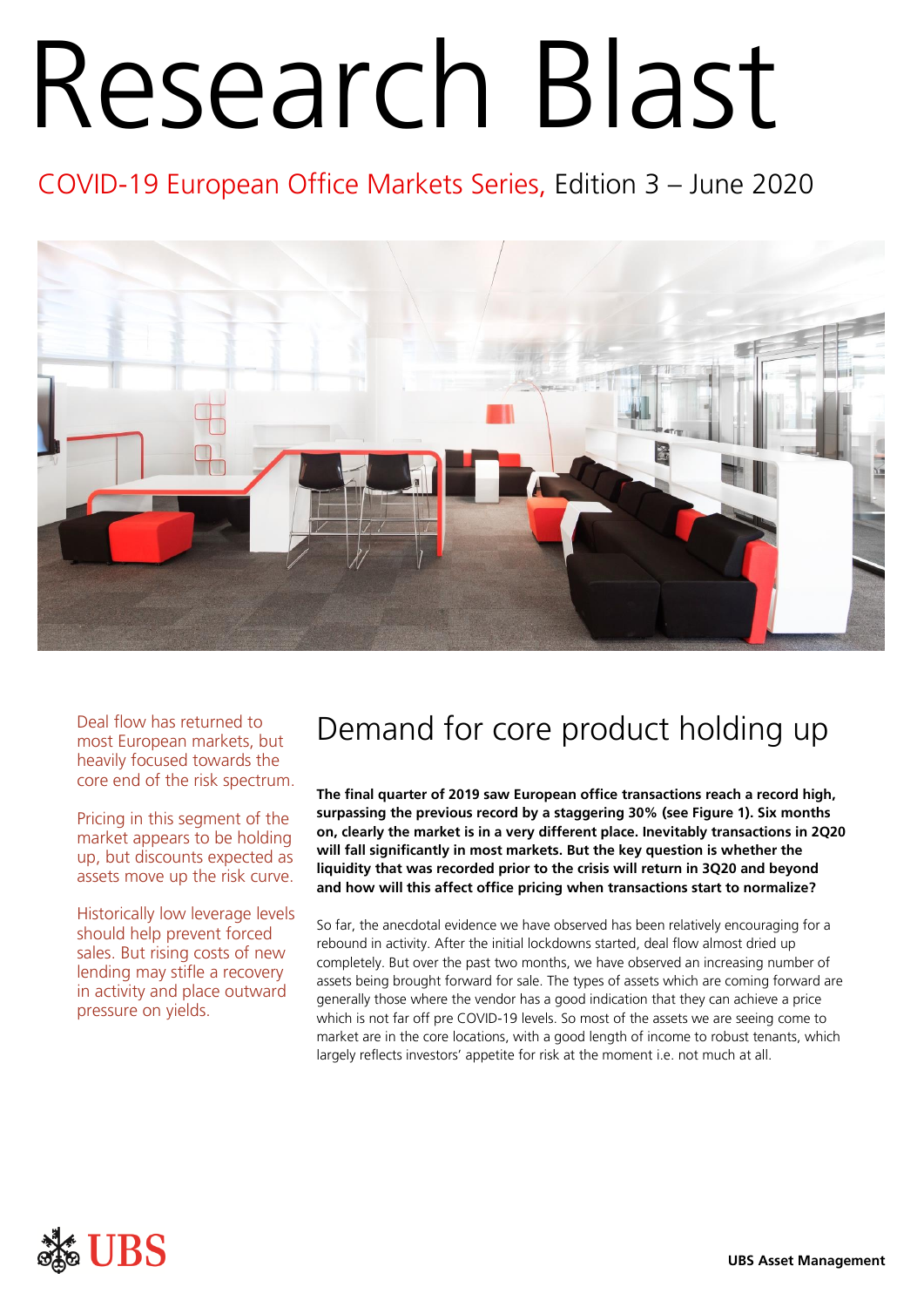



Source: Real Capital Analytics; May 2020

There still appears to be a reasonable depth of demand for this type of product. Inevitably, travel restrictions are limiting the interest which is coming from foreign buyers, but domestic buyers remain relatively active across most European markets With a stable, albeit thinner, base of buyers for core product, the signs are encouraging for a further pick-up in market activity as physical restrictions on movement continue to be eased down and the logistics of buying offices becomes easier. This should also lead to more price discovery, and encourage more buyers back into the market.



Source: Datastream, May 2020

Outside of the core space however, the situation is more volatile. Assets with shorter leases are more exposed to downturns in the occupational market. This is now largely accepted as an inevitable part of the economic challenges COVID-19 has delivered. And on top of that, there has been growing concerns in recent weeks over the future of office building as companies are expected to adopt more flexible working arrangements and lead to a net reduction in space

requirements. As Figure 2 illustrates, office-focused REITs in Central London have actually underperformed the wider listed market in the past two months, despite offices being one of the most resilient sectors in terms of rent collection. Although it is not completely black and white, one of the reasons behind the recent weakness in the share price does appear to be a growing concern over the future of the office building, which has dominated analyst calls in recent weeks.

# **Implications for pricing**

The evidence which we have seen suggests that for very core, secure income assets pricing has barely moved since before COVID-19. And when we consider the weight of capital which is still targeting this part of the real estate market, and what has happened to corporate and government bond yields (see Figure 3) since the start of the crisis, this is not surprising.

Moving up the risk scale from here however, things become more opaque. Even for "standard" core offices without an exceptionally strong lease and covenant, there is more of a standoff in pricing. Buyers typically want some form of discount, but vendors are in no rush to sell. And once we move into the true value-add space, there is even less transactional evidence to indicate a movement in pricing. However, reflecting the way risk has repriced in more liquid markets and the drop in liquidity in this space, when activity resumes there could be some significant price reductions from pre COVID-19 levels.



Source: Datastream, May 2020

#### **How much distress is in the market?**

The main driver of where pricing goes from here is the level of distress which emerges, from both the capital markets and the occupational side. Thus far, there has been limited distress in the office sector, but rather a level of stress in some parts of the market. Forced sales have not yet become a feature of this crisis, which will be a key component of pricing staying relatively stable in the coming quarters. Without the pressure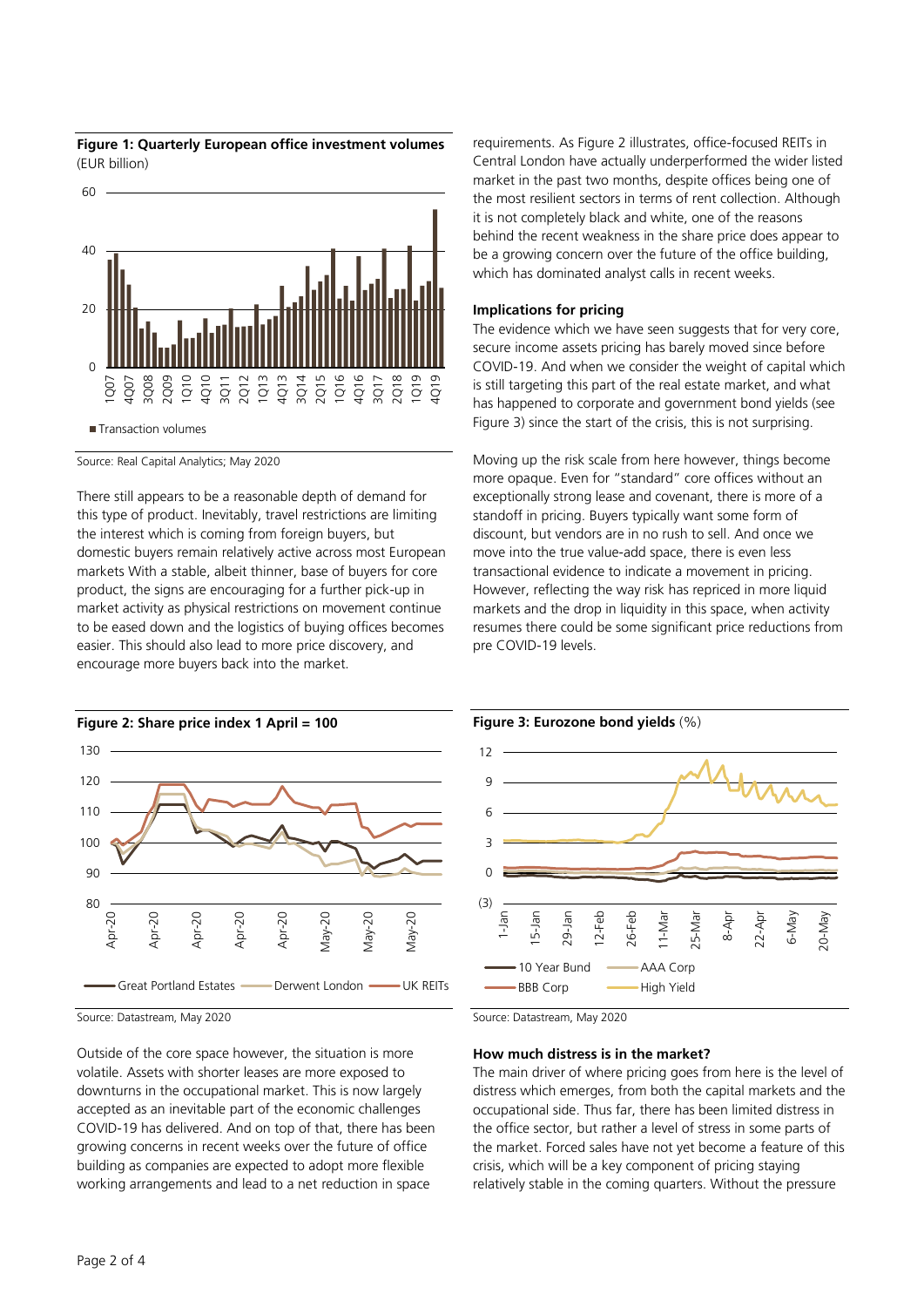to sell, landlords of offices which are likely to struggle in the current market conditions can delay transacting, or pull deals off the market if a suitable level of pricing cannot be met. How long this can last for is questionable. The first pressure point is likely to be distress within the occupational market. There will be office assets where a significant proportion of the cash flow comes under pressure as insolvencies start to build. And with remote working likely to persist throughout the summer, and potentially beyond, the 2Q and 3Q rent collections from tenants who may be perfectly solvent but barely occupying space, may become increasingly tenuous.

If income starts to dry up, then any assets with leverage start to look more vulnerable. The good news is, the market is in a much more resilient position in this regard to previous crises. Loan-to-value ratios (LTV) are much lower which on the value side at least should give a sizeable protection before any foreclosures become necessary. But it is perfectly realistic that some assets would see a sharp drop in income which would breach the income cover ratio covenants. Now this is not the same, or as severe as an erosion of the value of an asset into negative equity. The lender does not have to take the asset back if income falls below the covenant. And, hopefully lenders and borrowers can work together and come up with an amicable solution which takes into account the extraordinary nature of the situation.

But leverage is not the only reason that sales may start to be forced through the market. Closed ended funds will need to unwind, and some investors who have purchased assets comparatively cheaply in the years after the Global Financial Crisis (GFC) may be prepared to accept discounts to sell into a weakened market, but still delivering a very strong Internal Rate of Return (IRR) based on market timing, or successful value-add initiatives. If liquidity is able to return to somewhat normal levels by the end of the summer, then there should be enough willing buyers to moderate some of the pricing declines. However, if transacting remains difficult, or buyers have a reason to become more cautious, then there is a risk more assets will be forced into the market at a challenging time. Therefore, pricing could fall sharply accordingly.



 $March$  April May

Source: Real Capital Analytics, May 2020 \*Based on all commercial property, cumulative from January

# **Germany in a world of its own?**

An interesting dynamic which has emerged over the past few weeks is the apparent two pace recovery between Germany and the rest of Europe. Now this can of course partly be explained by the lower infection rate and shorter and less severe lockdown measures which were implemented compared to other core European markets. But when we consider that cumulative monthly investment volumes in Germany actually increased year-on-year in March, April and May, it suggests that the direct impact of COVID-19 is not the only factor (see Figure 4).

The exceptionally strong appetite for German real estate is likely being triggered by indirect effects of COVID-19. To many European investors Germany is the most stable and defensive market during a crisis. And with Bund yields moving sharply negative, the attractive spreads to real estate – even at very low yields – appears to be continuing to draw capital from large scale institutional investors who can't rebuy into the bond market at negative yields when their existing holdings mature.

Perhaps surprisingly though, the debt market does appear to be pricing in some significant increase in risks to the German market, even as equity investors pile ahead. Even for core German offices, lending rates have doubled since COVID-19, and LTVs have moved in from around 65% to a new normal of 55%. So far, there appears to be enough equity, or low leverage buyers in the market for this to not have a significant impact on activity. How sustainable this level of activity can be with higher debt costs, and lower LTVs remains to be seen.

It may not be until the end of the year that we start to get an accurate picture of the short-term impact of COVID-19 on office pricing, across all segments of the market. It's likely core assets will hold onto their value reasonably well, although outside of Germany we are starting to see some early signs of tension even being felt here. The key challenges are going to be higher debt costs limiting the number of buyers that can make their returns work off very low yields, and the general air of caution which has developed towards offices over recent weeks with concerns over the accelerating structural shifts to working from home. Value-add we expect to see more significant movements in pricing when the market returns.

And it's in this space, that we actually think some of the best opportunities will emerge. We take a relatively positive view on the future of offices – yes they will have to evolve and look different in a post-COVID world - but there will still ultimately be strong demand for the right product in the right location. On this basis, we would be comfortable to take on some asset level risk, in the strong locations. If purchased at a discounted rate there should be an opportunity to produce strong returns, through redevelopment or repositioning when the short-term income expires, to line up with the new requirements of occupiers, which will become clearer in the coming quarters.